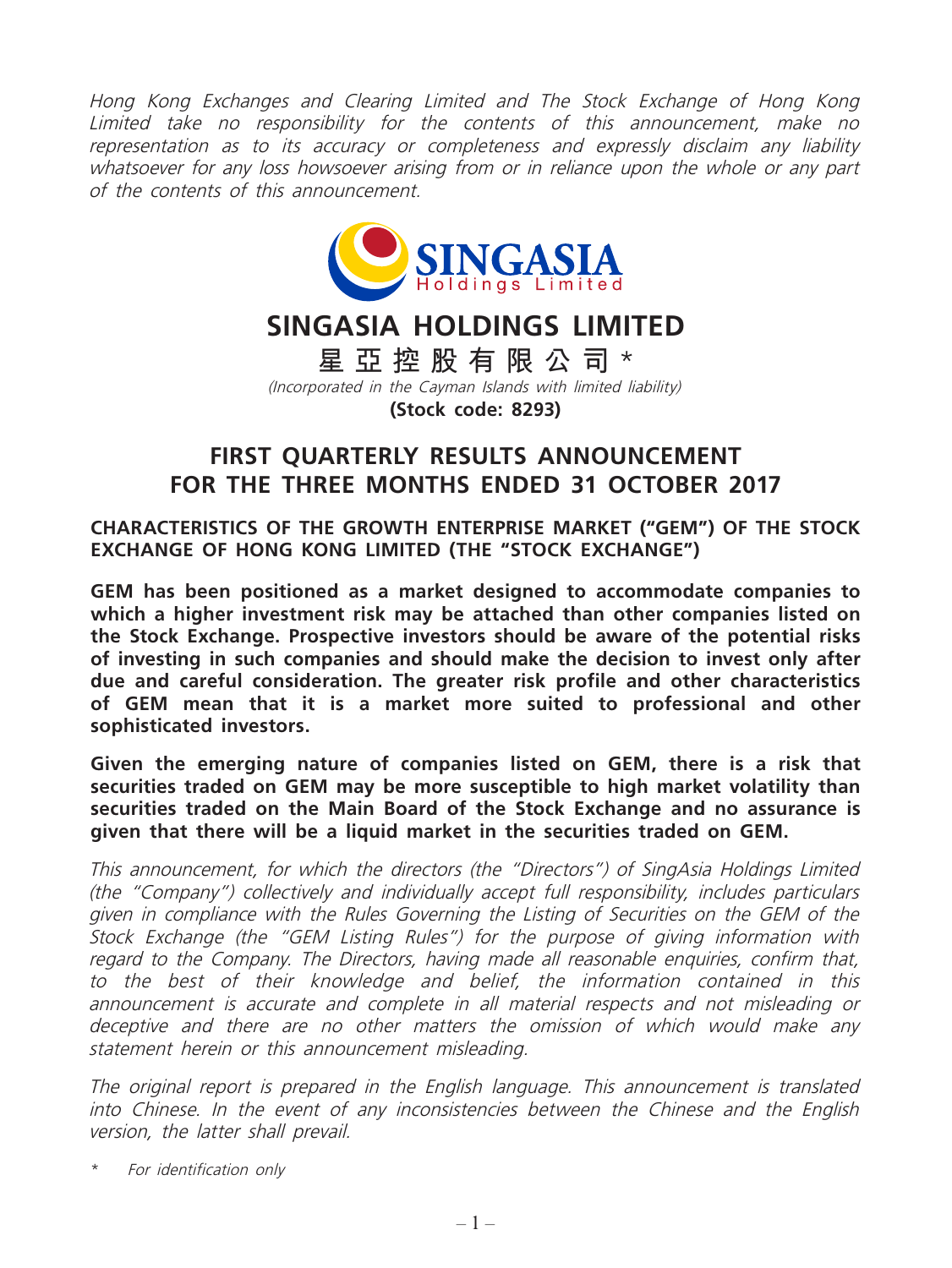## **HIGHLIGHTS**

- The unaudited revenue of the Company and its subsidiaries (collectively the "Group") amounted to approximately S\$4,745,000 for the three months ended 31 October 2017, representing an increase of approximately S\$162,000 or 3.53% as compared with the three months ended 31 October 2016.
- The unaudited administrative expenses of the Group was approximately S\$1,998,000 for the three months ended 31 October 2017, representing an increase of approximately S\$509,000 or 34.18% as compared with the three months ended 31 October 2016. The substantial increase was mainly attributable to higher staff costs and higher depreciation due to increase in acquisition of computers and equipment.
- The unaudited loss of the Group was approximately S\$606,000 for the three months ended 31 October 2017, compared with the unaudited profit of the Group of approximately S\$64,000 for the three months ended 31 October 2016.
- Basic and diluted loss per share was 0.242 Singapore cents for the three months ended 31 October 2017 compared with basic and diluted earnings per share of 0.026 Singapore cents for the three months ended 31 October 2016.
- The Board does not recommend the payment of interim dividend for the three months ended 31 October 2017.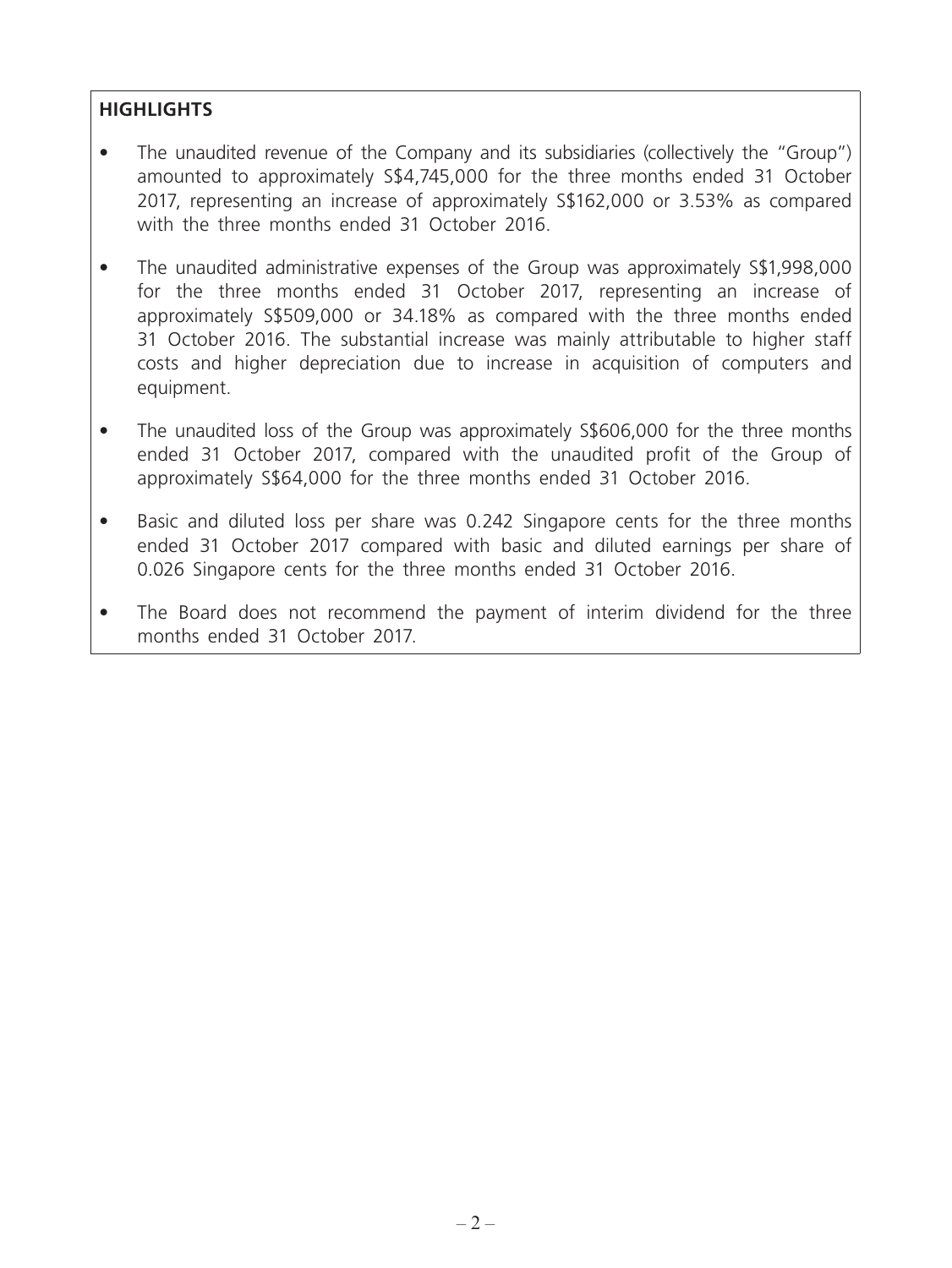## **FIRST QUARTERLY RESULTS**

The board of Directors (the "Board") of the Company hereby announces the unaudited condensed consolidated results of the Group for the three months ended 31 October 2017, together with the unaudited comparative figures for the corresponding period in 2016, as follows:

## **UNAUDITED CONDENSED CONSOLIDATED STATEMENT OF PROFIT OR LOSS AND OTHER COMPREHENSIVE INCOME**

For the three months ended 31 October 2017

|                                                                                    |                | Three months ended |             |  |
|------------------------------------------------------------------------------------|----------------|--------------------|-------------|--|
|                                                                                    | 31 October     |                    |             |  |
|                                                                                    |                | 2017               | 2016        |  |
|                                                                                    | <b>Notes</b>   | S\$                | 5\$         |  |
|                                                                                    |                | (Unaudited)        | (Unaudited) |  |
| <b>REVENUE</b>                                                                     | $\overline{4}$ | 4,745,318          | 4,582,627   |  |
| Cost of services                                                                   |                | (3, 264, 279)      | (3,047,030) |  |
| Gross profit                                                                       |                | 1,481,039          | 1,535,597   |  |
| Other income and gains                                                             | $\overline{4}$ | 47,495             | 105,566     |  |
| Administrative expenses                                                            |                | (1,998,133)        | (1,489,112) |  |
| Other operating expenses                                                           |                | (139, 624)         | (60, 881)   |  |
| Finance costs                                                                      |                |                    | (2,971)     |  |
| (LOSS)/PROFIT BEFORE TAX                                                           | 5              | (609, 223)         | 88,199      |  |
| Income tax credit/(expense)                                                        | 6              | 3,450              | (24, 302)   |  |
| (LOSS)/PROFIT FOR THE PERIOD                                                       |                | (605, 773)         | 63,897      |  |
| <b>OTHER COMPREHENSIVE INCOME/(LOSS)</b><br>Exchange differences on translation of |                |                    |             |  |
| foreign operations                                                                 |                | 157                | (286)       |  |
| <b>OTHER COMPREHENSIVE INCOME/(LOSS)</b>                                           |                |                    |             |  |
| <b>FOR THE PERIOD</b>                                                              |                | 157                | (286)       |  |
| <b>TOTAL COMPREHENSIVE (LOSS)/INCOME</b>                                           |                |                    |             |  |
| <b>FOR THE PERIOD</b>                                                              |                | (605, 616)         | 63,611      |  |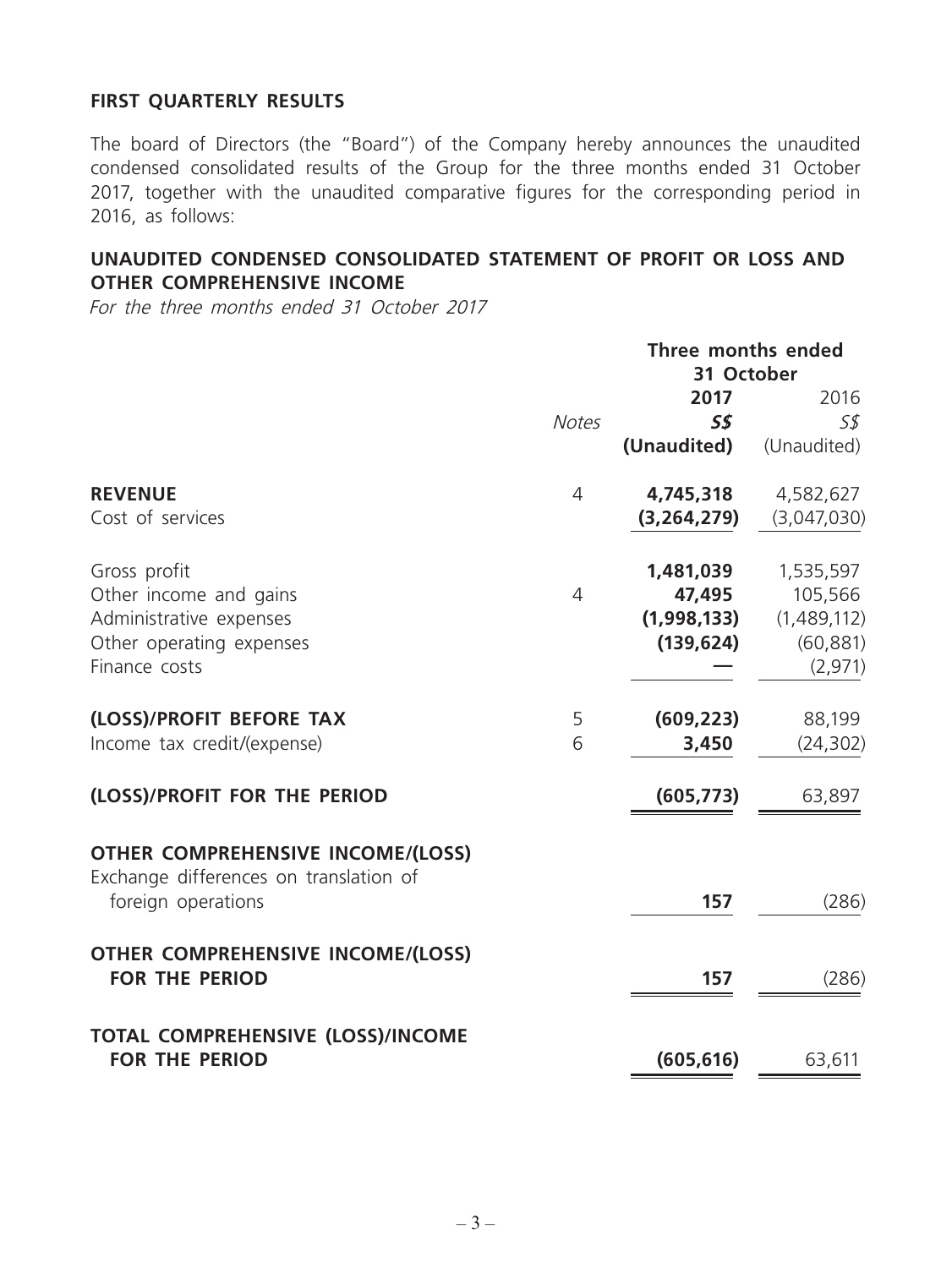|                                                                           |              | Three months ended<br>31 October |              |  |
|---------------------------------------------------------------------------|--------------|----------------------------------|--------------|--|
|                                                                           | <b>Notes</b> | 2017<br>5\$                      | 2016<br>S\$  |  |
|                                                                           |              | (Unaudited)                      | (Unaudited)  |  |
| (Loss)/profit attributable to:                                            |              |                                  |              |  |
| Owners of the Company<br>Non-controlling interests                        |              | (605, 773)                       | 63,800<br>97 |  |
|                                                                           |              | (605, 773)                       | 63,897       |  |
| <b>Total comprehensive (loss)/income</b><br>attributable to:              |              |                                  |              |  |
| Owners of the Company<br>Non-controlling interests                        |              | (605, 616)                       | 63,571<br>40 |  |
|                                                                           |              | (605, 616)                       | 63,611       |  |
| (LOSS)/EARNINGS PER SHARE ATTRIBUTABLE TO<br><b>OWNERS OF THE COMPANY</b> |              |                                  |              |  |
| Basic and diluted (Singapore cents)                                       | 7            | (0.242)                          | 0.026        |  |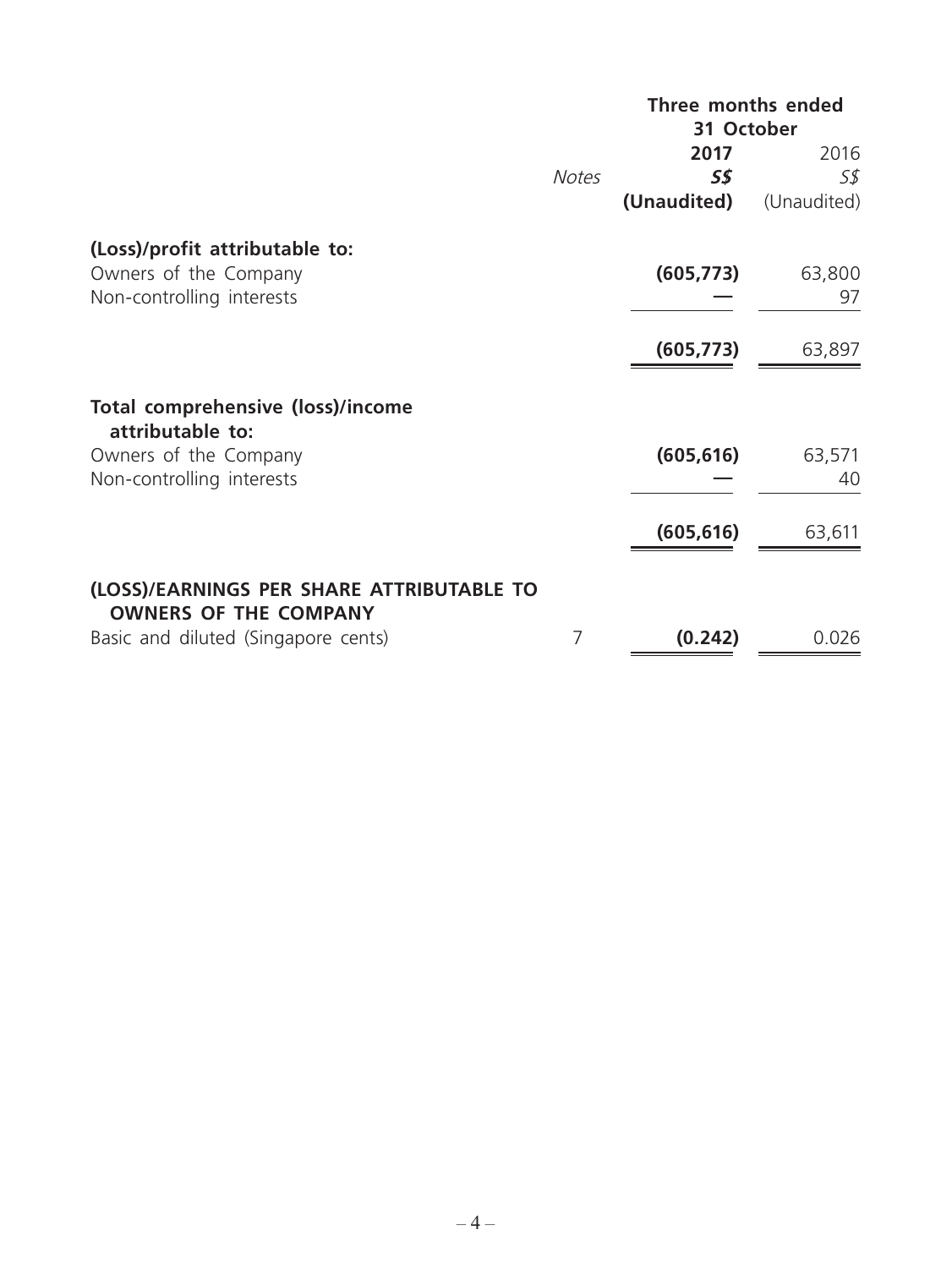## **UNAUDITED CONDENSED CONSOLIDATED STATEMENT OF CHANGES IN EQUITY**

For the three months ended 31 October 2017

|                                                                                                                                                                       |                         |                         | Attributable to owners of the Company |                         |                                           |                                         |                                         |                                |
|-----------------------------------------------------------------------------------------------------------------------------------------------------------------------|-------------------------|-------------------------|---------------------------------------|-------------------------|-------------------------------------------|-----------------------------------------|-----------------------------------------|--------------------------------|
|                                                                                                                                                                       | Share<br>capital<br>S\$ | Share<br>premium<br>S\$ | Merger<br>reserve<br>S\$              | Other<br>reserve<br>S\$ | Exchange<br>fluctuation<br>reserve<br>S\$ | Retained<br>profits/<br>(losses)<br>S\$ | Non-<br>controlling<br>interests<br>S\$ | Total<br>equity<br>S\$         |
| 2017 (Unaudited)<br>At 1 August 2017<br>Loss for the period<br>Other comprehensive<br>income for the period:<br>Exchange differences on<br>translation of foreign     | 433,000                 | 12,079,017              | (2,379,552)                           | (4,958)                 | (376)                                     | 116,526<br>(605, 773)                   |                                         | 10,243,657<br>(605, 773)       |
| operations                                                                                                                                                            |                         |                         |                                       |                         | 157                                       |                                         |                                         | 157                            |
| Total comprehensive loss<br>for the period                                                                                                                            |                         |                         |                                       |                         | 157                                       | (605, 773)                              |                                         | (605, 616)                     |
| At 31 October 2017                                                                                                                                                    | 433,000                 | 12,079,017              | (2,379,552)                           | (4,958)                 | (219)                                     | (489, 247)                              |                                         | 9,638,041                      |
| 2016 (Unaudited)<br>At 1 August 2016<br>Acquisition of a subsidiary<br>Profit for the period<br>Other comprehensive loss<br>for the period:<br>Exchange difference on | 433,000                 | 12,079,017              | (2,379,552)                           |                         |                                           | 734,796<br>63,800                       | 17,172<br>97                            | 10,867,261<br>17,172<br>63,897 |
| translation of foreign<br>operation                                                                                                                                   |                         |                         |                                       |                         | (229)                                     |                                         | (57)                                    | (286)                          |
| Total comprehensive<br>income for the period                                                                                                                          |                         |                         |                                       |                         | (229)                                     | 63,800                                  | 40                                      | 63,611                         |
| At 31 October 2016                                                                                                                                                    |                         | 433,000 12,079,017      | (2,379,552)                           |                         | (229)                                     | 798,596                                 |                                         | 17,212 10,948,044              |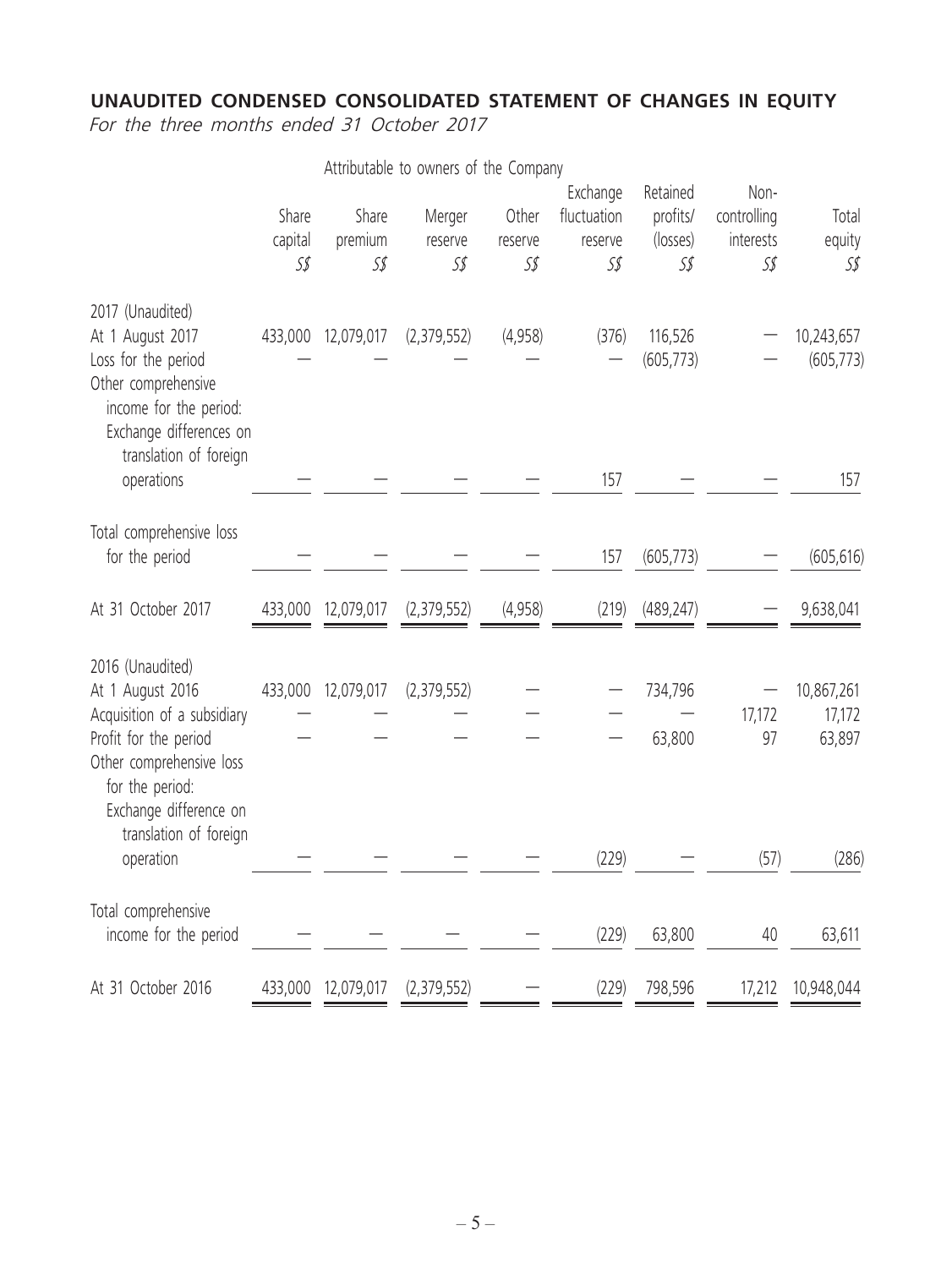**NOTES TO THE UNAUDITED CONDENSED CONSOLIDATED FINANCIAL STATEMENTS**

Three months ended 31 October 2017

## **1. GENERAL**

The Company is an exempted company with limited liability incorporated in the Cayman Islands. The Company's registered office address is Clifton House, 75 Fort Road, PO Box 1350, Grand Cayman KY1-1108 Cayman Islands. The Company was registered with the Registrar of Companies in Hong Kong as a non-Hong Kong company under Part 16 of the Companies Ordinance (Chapter 622 of the laws of Hong Kong) (the "Companies Ordinance") on 22 December 2015 and the principal place of business in Hong Kong registered is 19th Floor, Prosperity Tower, 39 Queen's Road Central, Central, Hong Kong. The head office and principal place of business of the Group is at 27 New Bridge Road, Singapore 059391.

The Company is an investment holding company. The Group was involved in the following principal activities:

- manpower outsourcing
- manpower recruitment
- manpower training

## **2. BASIS OF PREPARATION**

The unaudited condensed consolidated financial statements should be read in conjunction with the audited financial statements for the year ended 31 July 2017, which have been prepared in accordance with International Financial Reporting Standards ("IFRSs") which include International Accounting Standards ("IASs") and Interpretations promulgated by the International Accounting Standards Board and the disclosure requirements of the Hong Kong Companies Ordinance. The unaudited condensed consolidated financial statements also comply with the applicable disclosure requirements under the GEM Listing Rules. The accounting policies and methods of computation used in the preparation of these unaudited condensed financial statements are consistent with those used in the annual financial statements for the year ended 31 July 2017, except for the adoption of the following IFRS which are relevant to the Group's operation and are effective for the Group's financial year beginning on 1 August 2017.

| Amendments to IAS 7  | Disclosure Initiative                                    |
|----------------------|----------------------------------------------------------|
| Amendments to IAS 12 | Recognition of Deferred Tax Assets for Unrealised Losses |

The adoption of these amendments did not result in substantial changes to the Group's accounting policies and amounts reported for the current and prior periods.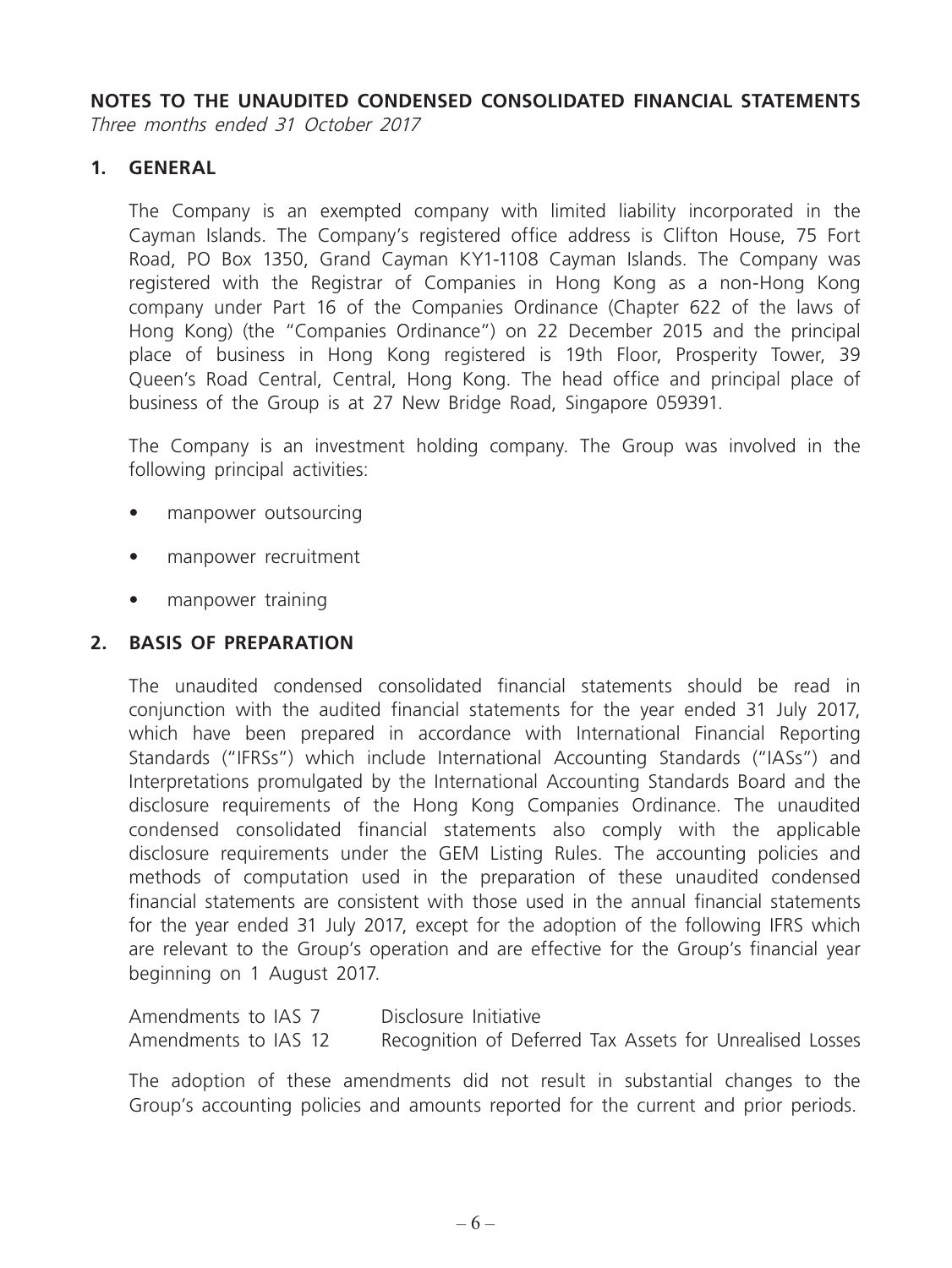The unaudited condensed consolidated financial statements have been prepared under the historical cost convention. The unaudited condensed consolidated financial statements are presented in Singapore dollars ("S\$" or "\$") except when otherwise indicated.

#### **3. SEGMENT INFORMATION**

The Group is principally engaged in the provision of manpower services. Information reported to the Group's management for the purpose of resources allocation and performance assessment presents the operating results of the Group as a whole since the Group's resources are integrated and no discrete operating segment is available. Accordingly, no operating segment information is presented.

During the three months ended 31 October 2017, revenue, operating expenses, assets and liabilities are mainly derived from the Group's operations in Singapore.

At the end of each reporting period, the Group's non-current assets were mainly located in Singapore.

### **4. REVENUE, OTHER INCOME AND GAINS**

|                            | Three months ended<br>31 October |             |  |
|----------------------------|----------------------------------|-------------|--|
|                            | 2017                             | 2016        |  |
|                            | 5\$                              | S\$         |  |
|                            | (Unaudited)                      | (Unaudited) |  |
| <b>Revenue</b>             |                                  |             |  |
| Manpower outsourcing       | 4,318,498                        | 4,047,738   |  |
| Manpower recruitment       | 119,535                          | 159,672     |  |
| Manpower training          | 307,285                          | 375,217     |  |
|                            | 4,745,318                        | 4,582,627   |  |
| Other income and gains     |                                  |             |  |
| Government grants          | 4,920                            | 19,875      |  |
| Sundry income              | 6,445                            | 15,152      |  |
| Foreign exchange gain, net | 9,536                            | 33,850      |  |
| Forfeiture income          | 15,825                           | 20,425      |  |
| Sale of merchandise        | 10,686                           | 16,238      |  |
| Interest income            | 83                               | 26          |  |
|                            | 47,495                           | 105,566     |  |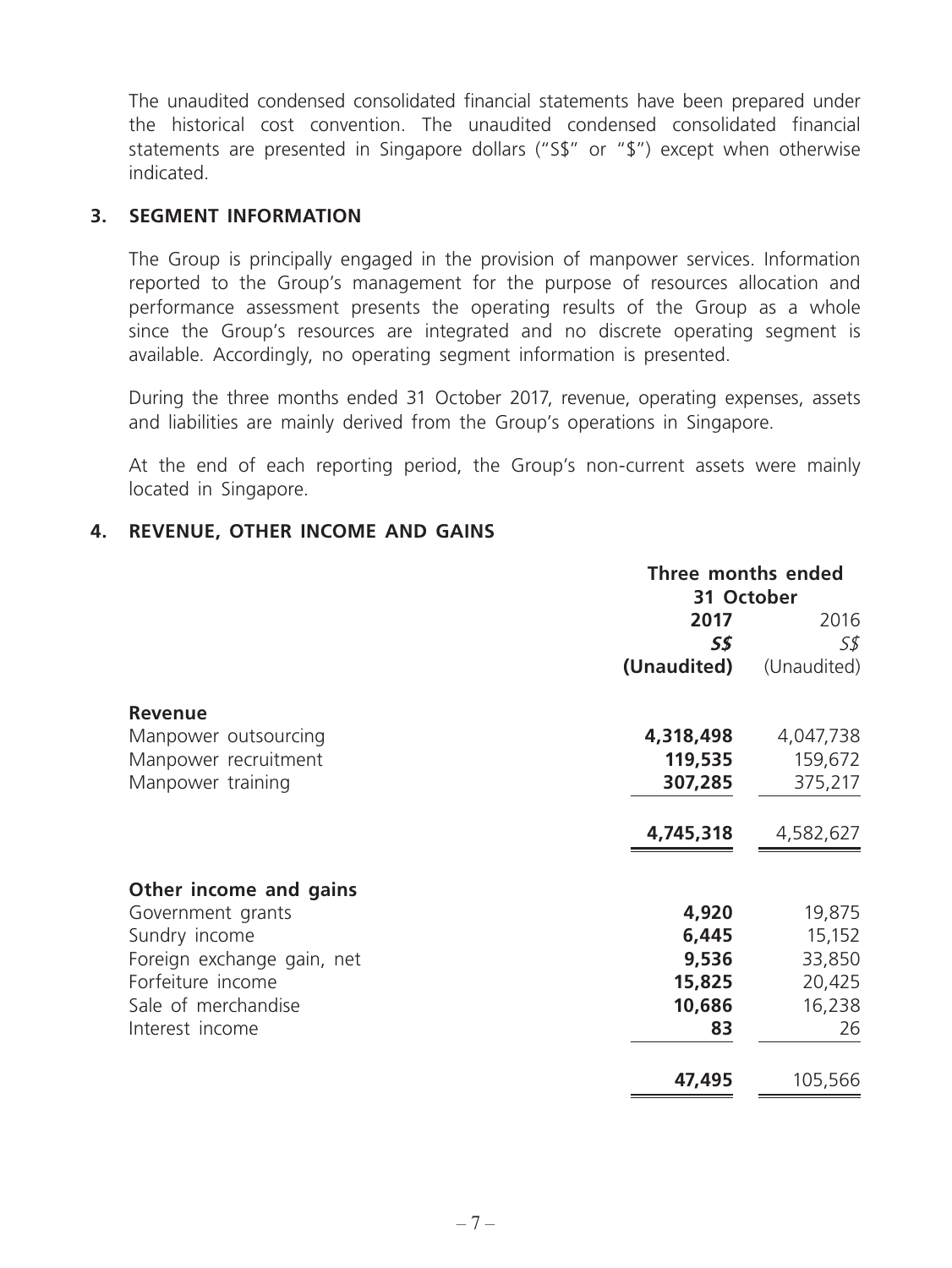## **5. (LOSS)/PROFIT BEFORE TAX**

The Group's (loss)/profit before tax is arrived at after charging:

|                                                            | Three months ended<br>31 October |             |  |
|------------------------------------------------------------|----------------------------------|-------------|--|
|                                                            | 2017<br>2016                     |             |  |
|                                                            | S\$                              | S\$         |  |
|                                                            | (Unaudited)                      | (Unaudited) |  |
| Cost of services                                           | 3,264,279                        | 3,047,030   |  |
| Depreciation                                               | 122,816                          | 92,214      |  |
| Employee benefit expense                                   |                                  |             |  |
| (excluding Directors' remuneration):                       |                                  |             |  |
| $\sim$ Salaries and bonuses <sup>(1)</sup>                 | 3,644,885                        | 3,199,562   |  |
| $\sim$ Central Provident Fund contributions <sup>(2)</sup> | 357,567                          | 345,121     |  |
| - Mandatory Provident Fund contributions                   | 14,407                           |             |  |
| — Foreign Worker Levy <sup>(3)</sup>                       | 273,848                          | 265,896     |  |
| $-$ Short-term benefits                                    | 14,615                           | 25,236      |  |

- (1) Salaries and bonuses included casual labour costs of S\$2,674,596 (2016: S\$2,468,100) for the three months ended 31 October 2017. These amounts have been included in the cost of services.
- (2) Central Provident Fund contributions included casual labour costs of S\$276,232 (2016: S\$265,757) for the three months ended 31 October 2017. These amounts have been included in the cost of services.
- (3) Foreign Worker Levy included casual labour costs of S\$231,537 (2016: S\$231,449) for the three months ended 31 October 2017. These amounts have been included in the cost of services.

#### **6. INCOME TAX (CREDIT)/EXPENSE**

The Group is subject to income tax on an entity basis on profits arising in or derived from the jurisdictions in which members of the Group are domiciled and operate.

Singapore corporate tax has been provided at the rate of 17% (2016: 17%) on the chargeable income arising in Singapore during the period after offsetting any tax losses brought forward.

Hong Kong profits tax has not been provided as the Group had no assessable profits arising in Hong Kong during the period.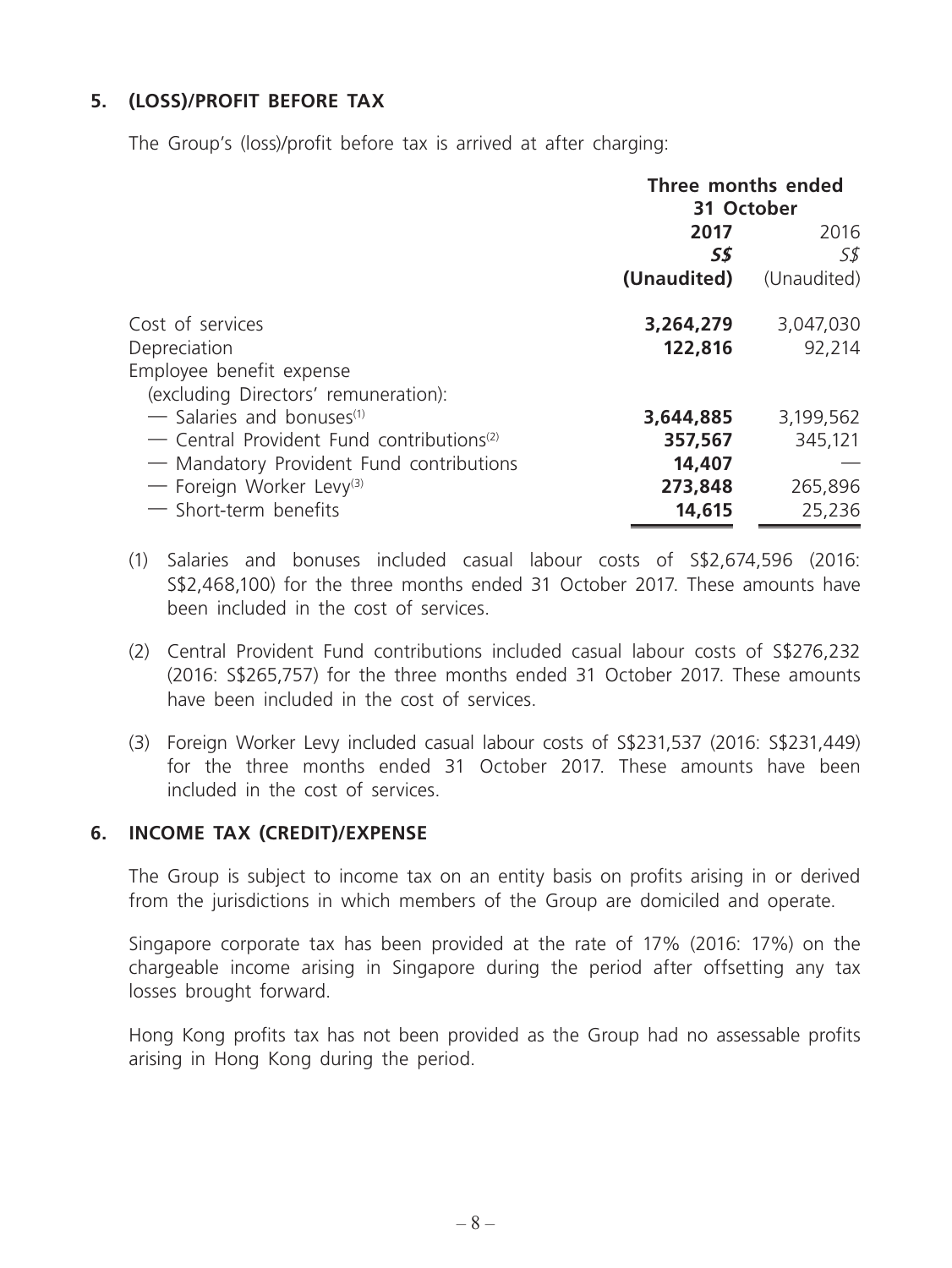#### **Major components of income tax (credit)/expense**

The major components of income tax (credit)/expense for the three months ended 31 October 2017 and 2016 are:

|                                                        | Three months ended<br>31 October |                            |  |
|--------------------------------------------------------|----------------------------------|----------------------------|--|
|                                                        | 2017<br>S\$<br>(Unaudited)       | 2016<br>5\$<br>(Unaudited) |  |
| Current income tax:<br>Charge for the period           | 16,295                           | 2,410                      |  |
| Deferred income tax:<br>(Credit)/charge for the period | (19, 745)                        | 21,892                     |  |
| Total tax (credit)/expense for the period              | (3, 450)                         | 24,302                     |  |

#### **7. (LOSS)/EARNINGS PER SHARE ATTRIBUTABLE TO OWNERS OF THE COMPANY**

|                                                               | Three months ended 31 October |             |
|---------------------------------------------------------------|-------------------------------|-------------|
|                                                               | 2017                          | 2016        |
|                                                               | SS                            | S\$         |
|                                                               | (Unaudited)                   | (Unaudited) |
| (Loss)/profit attributable to owners of the<br>Company $(S$)$ | (605, 773)                    | 63,800      |
| Weighted average number of shares in issue                    | 250,000,000                   | 250,000,000 |
| Basic and diluted (loss)/earnings per share                   |                               |             |
| (Singapore cents)                                             | (0.242)                       | 0.026       |
|                                                               |                               |             |

The calculation of the basic (loss)/earnings per share is based on the (loss)/profit for the period attributable to owners of the Company and the weighted average number of shares in issue.

The diluted (loss)/earnings per share is the same as the basic (loss)/earnings per share as the Group had no potentially dilutive ordinary shares in issue during the three months ended 31 October 2017 and 2016.

#### **8. DIVIDENDS**

The Board does not recommend the payment of an interim dividend for the three months ended 31 October 2017 (2016: Nil).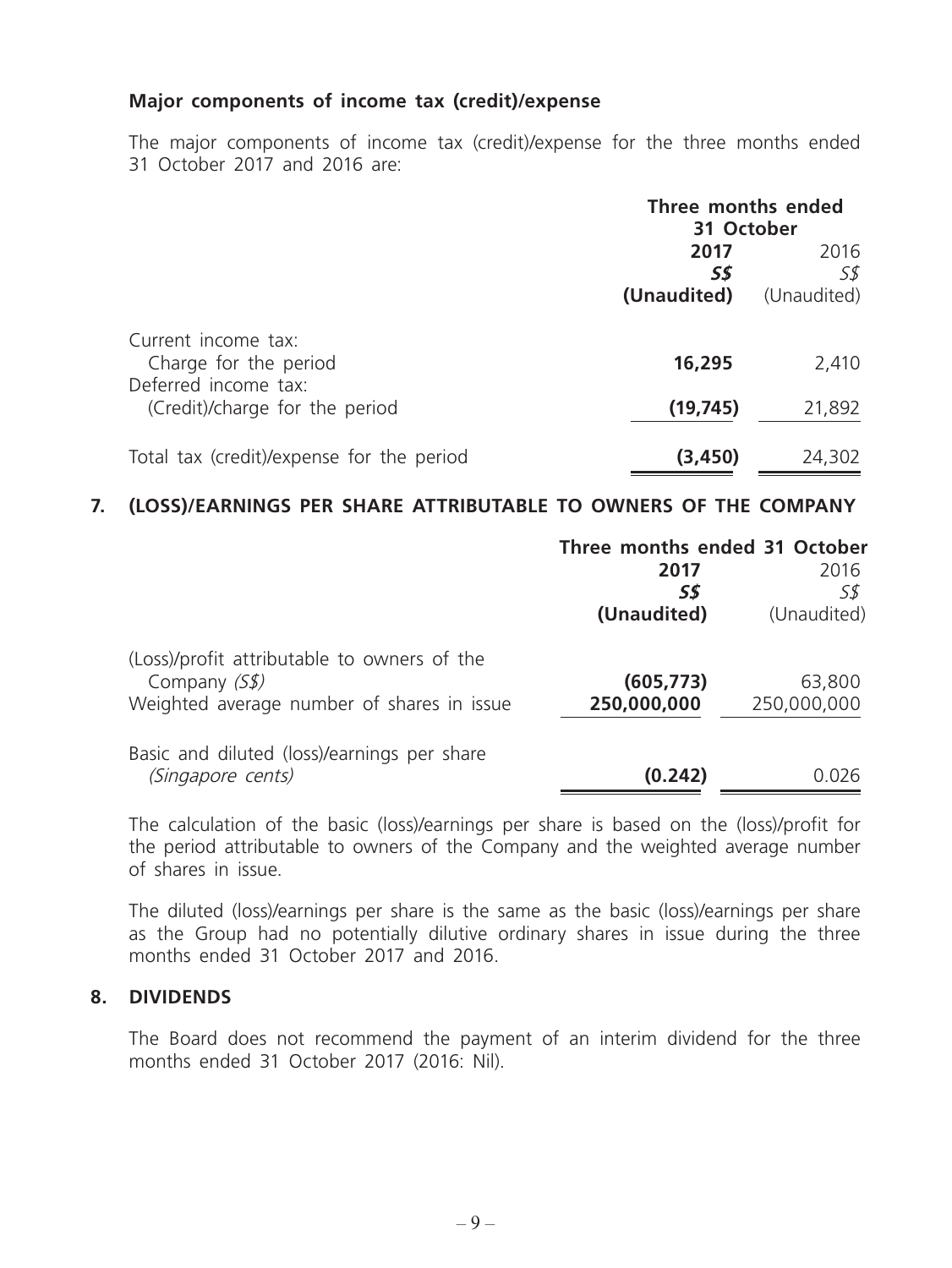#### **MANAGEMENT DISCUSSION AND ANALYSIS**

#### **FINANCIAL REVIEW**

#### **Revenue**

Our Group's revenue comprised of revenue from manpower outsourcing, manpower recruitment and manpower training services. Our revenue increased by approximately S\$162,000 or 3.53% from approximately S\$4,583,000 for the three months ended 31 October 2016 to approximately S\$4,745,000 for the three months ended 31 October 2017. The increase was principally due to increase in revenue from manpower outsourcing services and partially offset by decrease in revenue from manpower training and manpower recruitment services.

The growth in the manpower outsourcing services was mainly attributable to higher demand for our services from our existing customers in hotel and resort, food and beverage ("F&B") and retail sectors.

#### **Gross Profit**

The overall gross profit decreased by approximately S\$55,000 or 3.58% from approximately S\$1,536,000 for the three months ended 31 October 2016 to approximately S\$1,481,000 for the three months ended 31 October 2017.

The overall gross profit margin decreased slightly from 33.51% for the three months ended 31 October 2016 to 31.21% for the three months ended 31 October 2017. The gross profit margin for manpower outsourcing services was lower for the three months ended 31 October 2017 as we had to charge more competitive prices amid the sluggish economic conditions.

#### **Other Income and Gains**

Other income and gains decreased by approximately S\$59,000 from approximately S\$106,000 for the three months ended 31 October 2016 to approximately S\$47,000 for the three months ended 31 October 2017 due to lower unrealised foreign exchange gain on bank balances which are denominated in Hong Kong dollars and lower government grant.

#### **Administrative Expenses**

The administrative expenses increased by approximately S\$509,000, or 34.18%, from approximately S\$1,489,000 for the three months ended 31 October 2016 to approximately S\$1,998,000 for the three months ended 31 October 2017. The substantial increase was mainly attributable to higher staff costs and higher depreciation due to increase in acquisition of computers and equipment.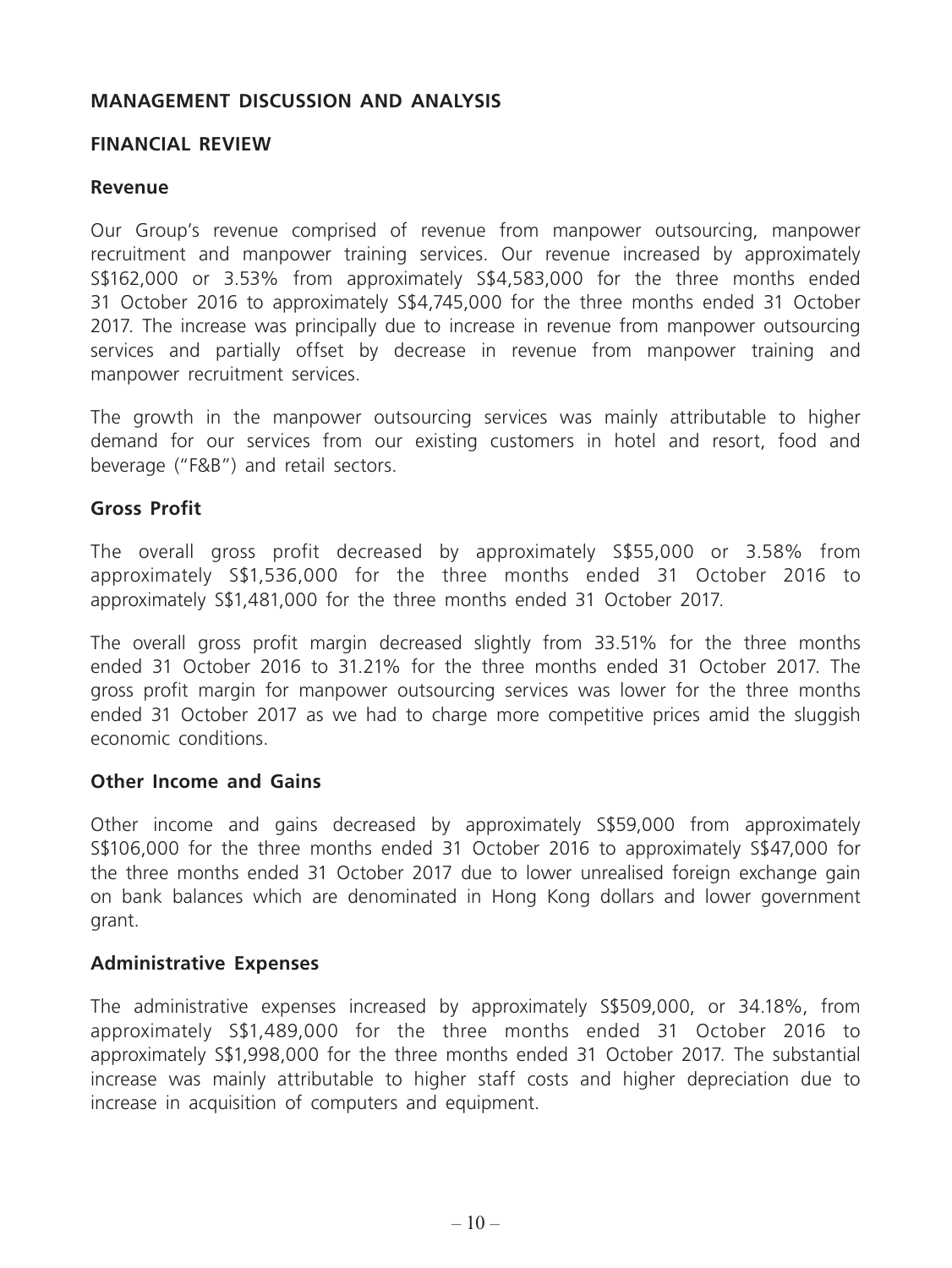## **Other Operating Expenses**

Other operating expenses increased from approximately S\$61,000 for the three months ended 31 October 2016 to approximately S\$140,000 for the three months ended 31 October 2017 mainly due to higher transport and travelling expenses.

#### **Income Tax (Credit)/Expense**

The Group recorded a tax credit of approximately S\$3,000 for the three months ended 31 October 2017 which arose from the excess of tax values over net book values of the plant and equipment.

#### **Loss for the Period**

Due to the combined effect of lower gross profit and higher administrative expenses, the unaudited loss for the Group was approximately S\$606,000 for the three months ended 31 October 2017, compared to the unaudited profit of the Group of S\$64,000 for the three months ended 31 October 2016.

#### **Employee Information**

As at 31 October 2017, the Group had an aggregate of 267 employees (2016: 225), comprising of 4 executive Directors (2016: 2), 103 support staff (2016: 98), and 160 fulltime deployment staff (2016: 125).

Our Group's remuneration policies are in line with the prevailing market practices and formulated on the basis of job scope and responsibilities. In order to attract and retain high quality staff, competitive remuneration package is offered to employees (with reference to market norms and individual employees' performance, qualification and experience). Our employees are also entitled to discretionary bonus depending on their respective performance. Our foreign workers are employed on contractual basis and are remunerated according to their work skills.

#### **BUSINESS REVIEW AND OUTLOOK**

The Group is a one-stop workforce solutions provider for companies and organisations looking to streamline their operations in the hotel and resort, retail, F&B sectors and other sectors outside the hospitality industry. We specialise in on-demand manpower outsourcing services with the objective of providing our customers with a reliable contingent labour workforce to enhance the performance of their businesses. We also provide complementary manpower recruitment services to our customers, focusing on blue-collared workers. In addition, we provide manpower training services to overseas candidates who are pursuing employment in the hotel and resort, retail and F&B sectors to develop their skills and knowledge.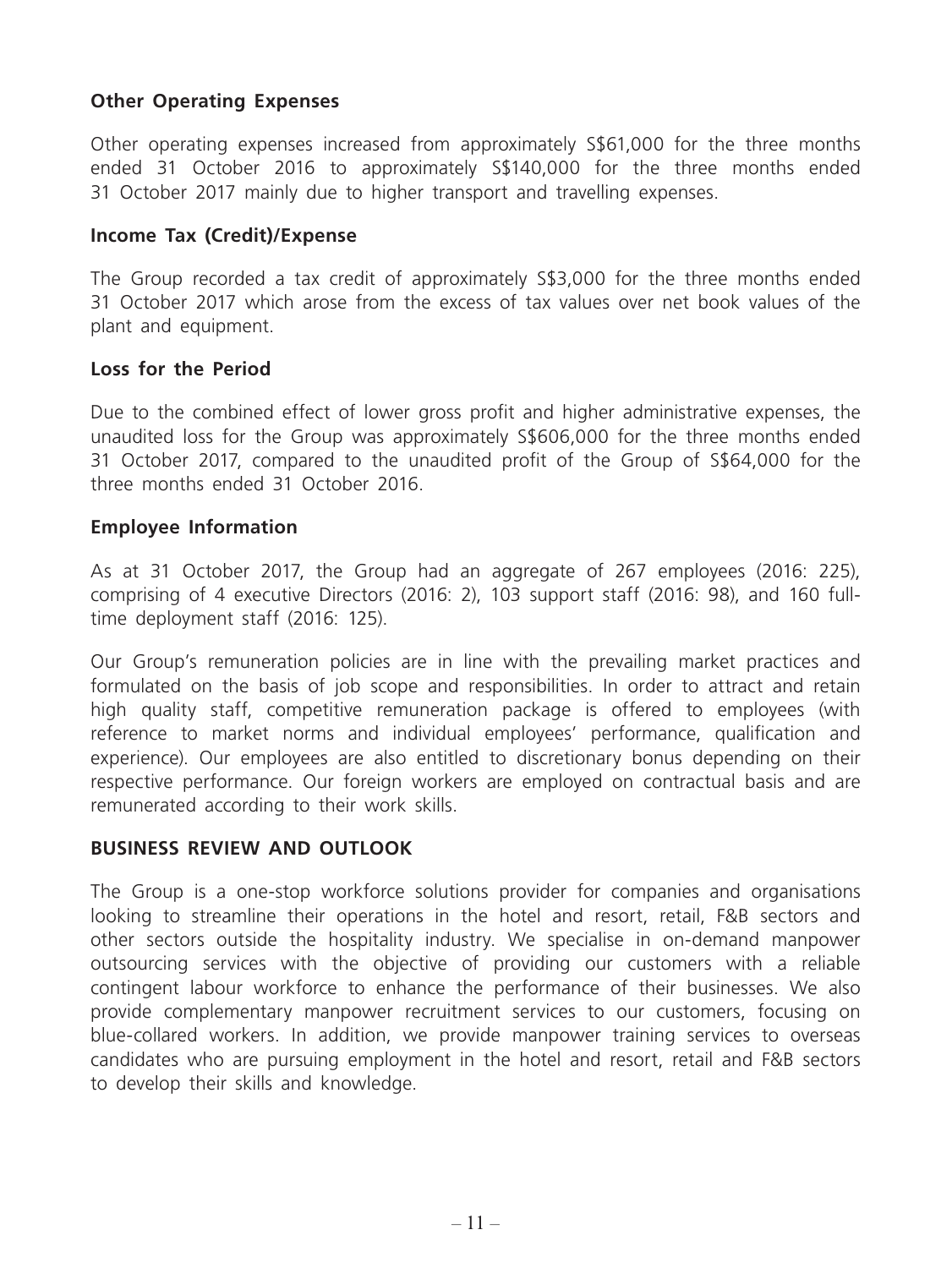During the current financial period, the Group recorded net loss of approximately S\$606,000 which was mainly due to an increase in administrative expenses. Increase in administrative expenses was mainly attributable to higher staff costs and higher depreciation due to increase in acquisition of computers and equipment. The Group always considers its employees as the most valuable asset of the Group and offers competitive remuneration package to attract and retain high-caliber individuals.

Although there was a loss for the three months ended 31 October 2017, which was mainly due to the increase in administrative expenses, the Group has continuously tried to seek for different opportunities to broaden the income stream, as well as the market presence of the Group. The Group will continue to step up its efforts in expanding the customer base and sources of revenue in the future.

Looking forward, the Group considers that the deterioration of the economy and overall lower market demand will continue to affect the Group's revenue.

## **CORPORATE GOVERNANCE AND OTHER INFORMATION**

## **Directors' and Chief Executive's Interests and Short Positions in Shares and Underlying Shares and Debentures of the Company or its Associated Corporations**

As at 31 October 2017, the interests and short positions of each Director and chief executive in the shares and underlying shares and debentures of the Company or any of its associated corporations (within the meaning of Part XV of the Securities and Futures Ordinance (the "SFO")), as recorded in the register required to be kept by the Company pursuant to section 352 of the SFO, or as otherwise notified to the Company and the Stock Exchange pursuant to the Model Code for Securities Transactions by Directors of Listed Issuers, were as follows:

#### **Long Positions in Ordinary Shares of the Company**

| Name of Director |      | Number of shares held, capacity<br>and nature of interest |                                             |            |                                                    |  |
|------------------|------|-----------------------------------------------------------|---------------------------------------------|------------|----------------------------------------------------|--|
|                  | Note | <b>Directly</b><br>beneficially<br>owned                  | <b>Through</b><br>controlled<br>corporation |            | Percentage<br>of the issued<br>Total share capital |  |
| Mr. Sim Hak Chor |      |                                                           | 80,000,000                                  | 80,000,000 | 32%                                                |  |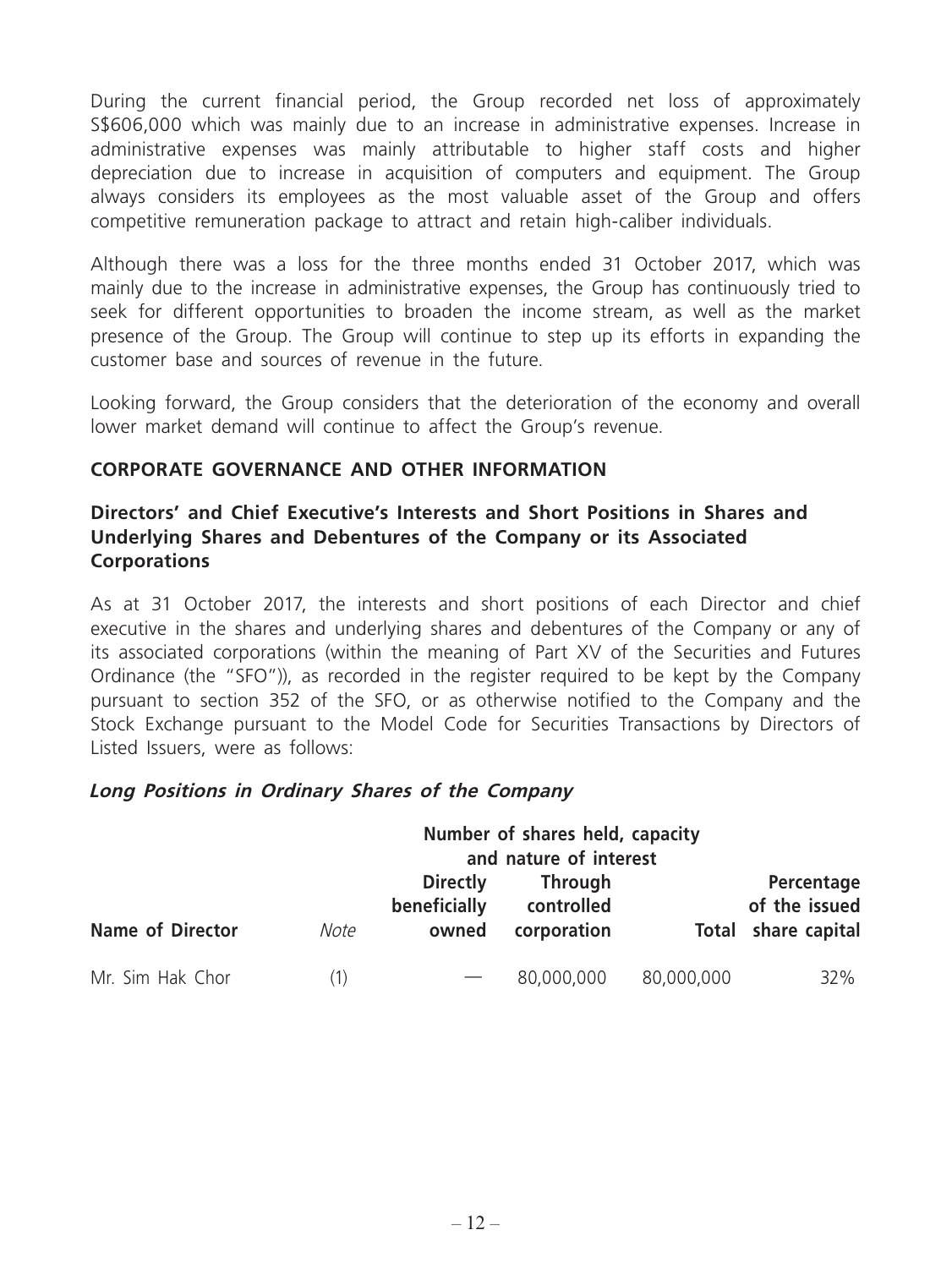## Note:

(1) Centrex Treasure Holdings Limited is beneficially owned as to approximately 94.89% by Mr. Sim Hak Chor. Under the SFO, Mr. Sim Hak Chor is deemed to be interested in all the shares held by Centrex Treasure Holdings Limited. Details of the interest in the Company held by Centrex Treasure Holdings Limited are set out in the section headed "Substantial Shareholders' and Other Persons' Interests and Short Positions in Shares and Underlying Shares of the Company" below.

## **Long Position in the Shares of Associated Corporation**

| Name of associated corporation                | <b>Name</b>                       | <b>Capacity/Nature</b><br>of interest | Number of<br><b>Shares held</b> | Approximate<br>percentage of<br>issued share<br>capital |
|-----------------------------------------------|-----------------------------------|---------------------------------------|---------------------------------|---------------------------------------------------------|
| Centrex Treasure Holdings Limited<br>(Note 1) | Mr. Sim Hak Chor Beneficial owner |                                       | 4,826                           | 94.89%                                                  |
| Centrex Treasure Holdings Limited<br>(Note 1) | Ms. Serene Tan                    | Beneficial owner                      | 109                             | 2.14%                                                   |

#### Note:

1 Centrex Treasure Holdings Limited is beneficially owned as to approximately 94.89% and 2.14% by Mr. Sim Hak Chor and Ms. Serene Tan respectively.

Save as disclosed above, as at 31 October 2017, none of the Directors and chief executive had registered an interest or short position in the shares, underlying shares or debentures of the Company or any of its associated corporations that was required to be recorded pursuant to section 352 of the SFO, or as otherwise notified to the Company and the Stock Exchange pursuant to Rule 5.46 of the GEM Listing Rules.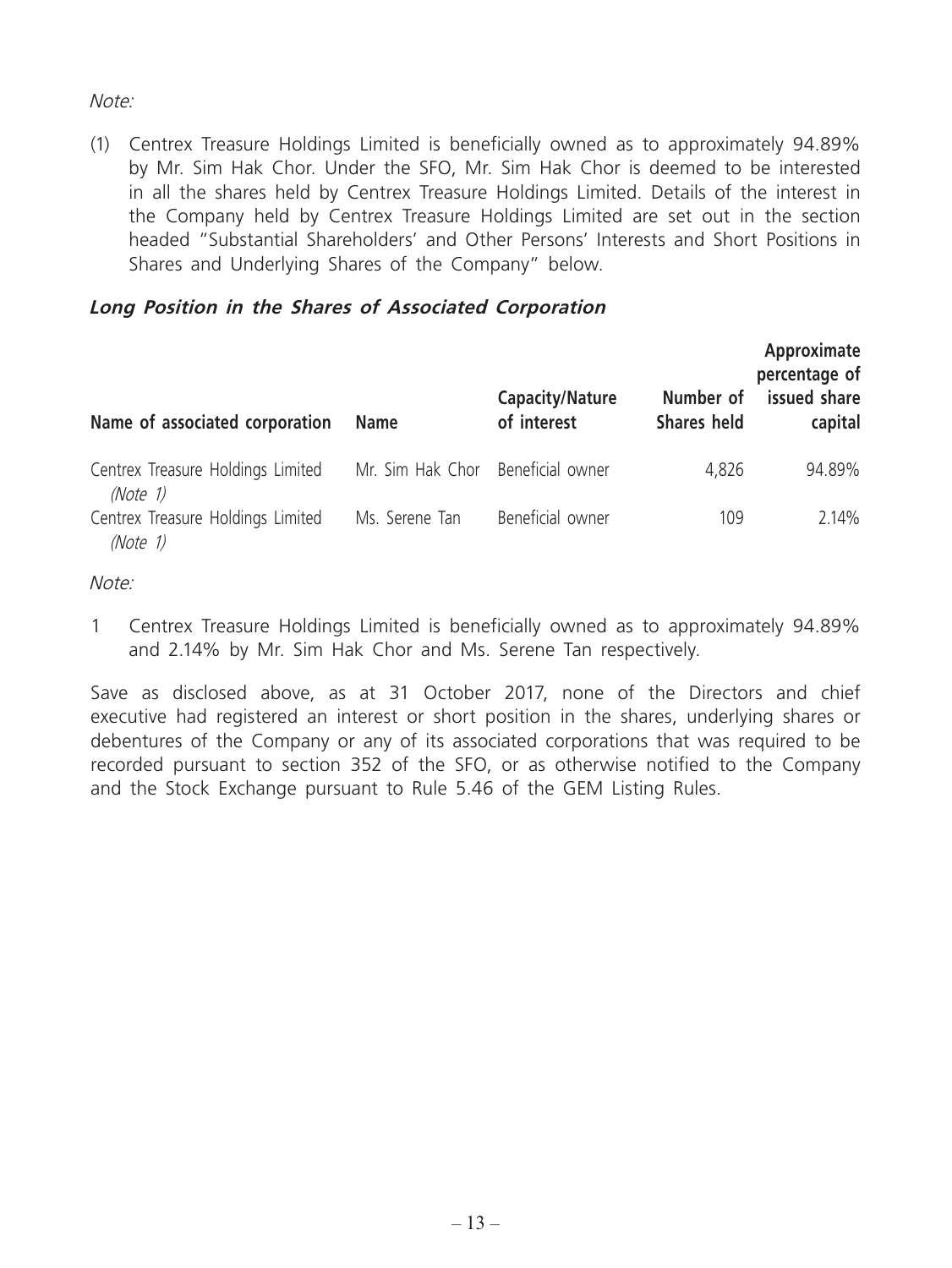## **SUBSTANTIAL SHAREHOLDERS' AND OTHER PERSONS' INTERESTS AND SHORT POSITIONS IN SHARES AND UNDERLYING SHARES OF THE COMPANY**

As at 31 October 2017, the following interests and short positions of 5% or more of the issued share capital and share options of the Company were recorded in the register of interests required to be kept by the Company pursuant to section 336 of the SFO:

|                                      |                                          | Number of shares held, capacity and nature of interest |                                             |              |                                              |
|--------------------------------------|------------------------------------------|--------------------------------------------------------|---------------------------------------------|--------------|----------------------------------------------|
| <b>Name</b>                          | <b>Directly</b><br>beneficially<br>owned | Interest of<br>spouse                                  | <b>Through</b><br>controlled<br>corporation | <b>Total</b> | Percentage<br>of the issued<br>share capital |
| Centrex Treasure Holdings<br>Limited | 80,000,000                               |                                                        |                                             | 80,000,000   | 32.00%                                       |
| Mr. Yeung Chun Wai, Anthony          | 8,640,000<br>(Note 1)                    | 4,320,000                                              | 52,400,000                                  | 65,360,000   | 26.14%                                       |
| Ms. Lui Lai Yan                      | 4,320,000<br>(Note 1)                    | 61,040,000                                             |                                             | 65,360,000   | 26.14%                                       |
| Rising Elite Global Limited          | 52,400,000<br>(Note 2)                   |                                                        |                                             | 52,400,000   | 20.96%                                       |
| Mr. Li Haifeng                       | 42,000,000                               |                                                        |                                             | 42,000,000   | 16.80%                                       |

Note:

- 1 Ms. Lui Lai Yan is the spouse of Mr. Yeung Chun Wai, Anthony. Ms. Lui Lai Yan is deemed to be interested in all the shares of the Company in which Mr. Yeung Chun Wai, Anthony is interested under Part XV of the SFO.
- 2 Rising Elite Global Limited is beneficially wholly-owned by Mr. Yeung Chun Wai, Anthony. Under the SFO, Mr. Yeung Chun Wai, Anthony is deemed to be interested in all the shares of the Company held by Rising Elite Global Limited.

Save as disclosed above, as at 31 October 2017, no person, other than the Directors and chief executive of the Company, whose interests are set out in the section "Directors' and chief executive's interests and short positions in shares and underlying shares and debentures of the Company or its associated corporations" above, had registered an interest or short position in the shares or underlying shares of the Company that was required to be recorded pursuant to section 336 of the SFO.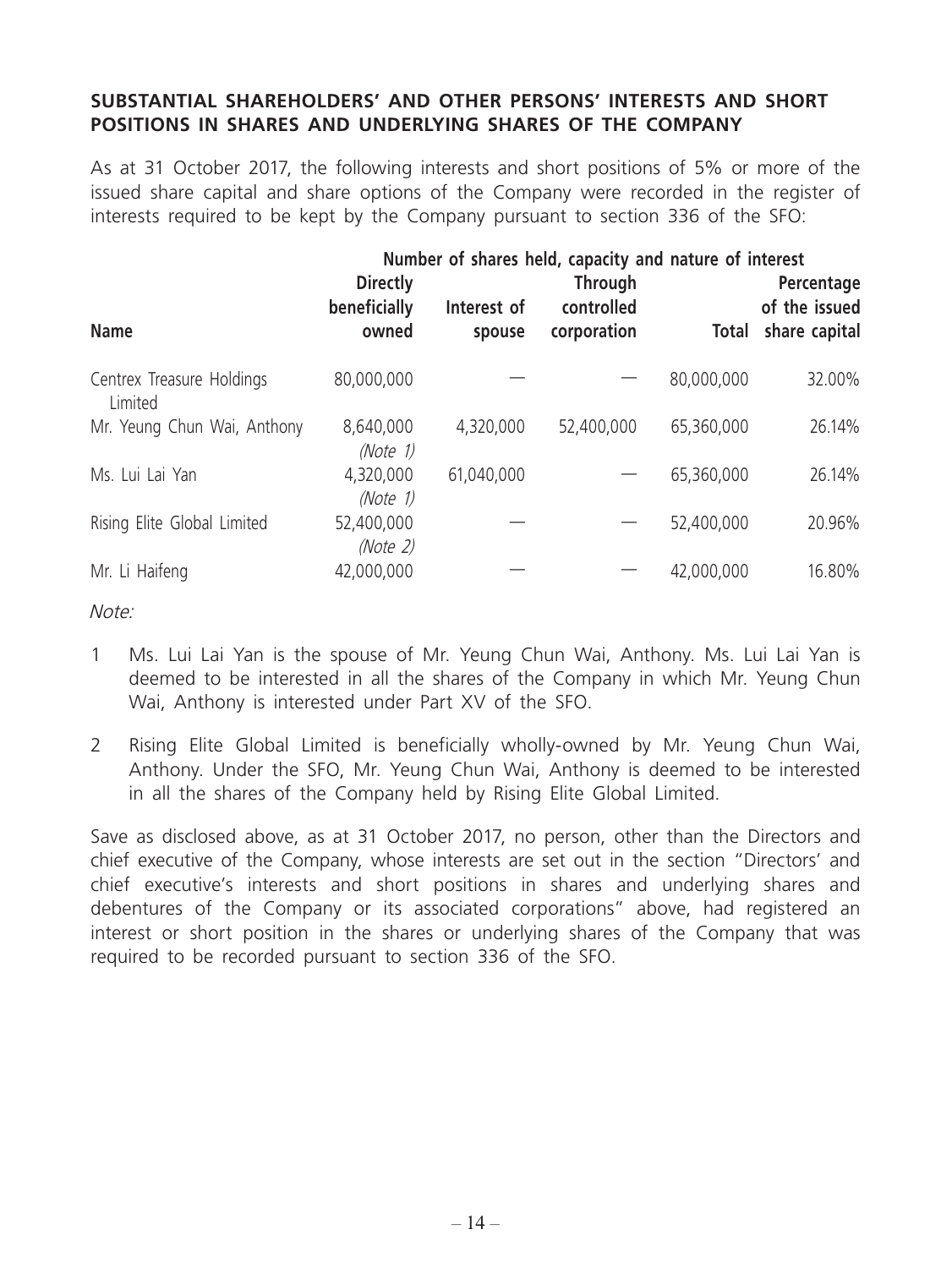## **DIRECTORS' AND CONTROLLING SHAREHOLDERS' INTEREST IN COMPETING BUSINESS**

During the period under review, none of the Directors or the controlling shareholders or their respective associates (as defined in the GEM Listing Rules) of the Company had any interests in any businesses which competed with or might compete with the business of the Group.

#### **INTERESTS OF THE COMPLIANCE ADVISER**

As notified by the compliance adviser of the Company, Vinco Capital Limited, as at 31 October 2017, save for the compliance adviser agreement dated 4 July 2016 entered into between the Company and Vinco Capital Limited, neither Vinco Capital Limited, its directors, employees and associates had any interest in relation to the Group which is required to be notified to the Company pursuant to Rule 6A.32 of the GEM Listing Rules.

### **PURCHASE, REDEMPTION OR SALE OF LISTED SECURITIES OF THE COMPANY**

Neither the Company nor any of its subsidiaries has purchased, sold or redeemed any of the Company's listed securities during the period under review.

#### **DIVIDENDS**

The Board does not recommend the payment of interim dividend for the three months ended 31 October 2017.

#### **AUDIT COMMITTEE**

The Group established an Audit Committee on 20 June 2016 with written terms of reference in compliance with Rule 5.28 of the GEM Listing Rules and paragraph C.3 of the Corporate Governance Code. The Audit Committee consists of three independent non-executive Directors namely Mr. Tan Eng Ann, Mr. Lim Cheng Hock, Lawrence and Mr. Jong Voon Hoo. Mr. Tan Eng Ann, our Director with the appropriate professional qualifications, serves as the chairman of the Audit Committee.

The primary duties of the Audit Committee are to assist the Board in providing an independent view of the effectiveness of the Group's financial reporting process, internal control and risk management systems, to oversee the audit proves and to perform other duties and responsibilities as assigned by the Board.